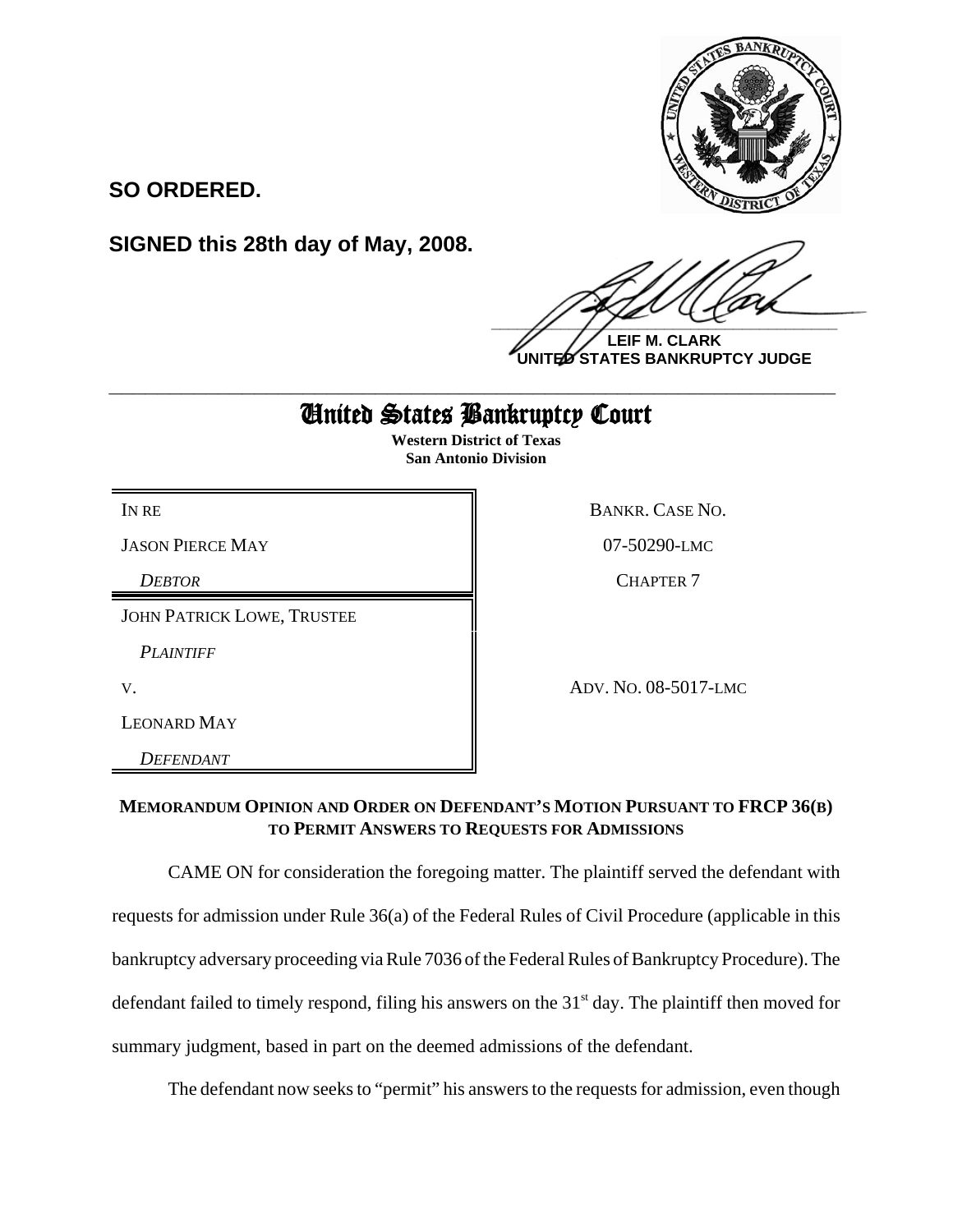they were untimely. According to the motion, the plaintiff opposes that relief.

Rule 36 was amended effective December 1, 2007. The rule as so amended applies to this action. The rule provides that the time to respond is 30 days, and that the effect of not responding within 30 days is that the matter in question is admitted. A shorter or longer time may either be stipulated by the parties, or be ordered by the court. *See* FRCP 36(a)(3). Neither occurred in this case.

If an answer is not admitted, then the response must either specifically deny or state in detail why the matter cannot truthfully be admitted or denied. Objections must be similarly specific. *See* FRCP 36(a)(4)-(5). If the answers or objections are not deemed sufficient, then the requesting party may file a motion with respect to such insufficiency, presenting the matter to the court for resolution. *See* FRCP 36(a)(6).

If a matter is admitted under this rule (and that would include a deemed admission under subsection  $(a)(3)$ , then the matter is conclusively established, unless the court, on motion, permits the admissions to be withdrawn or amended. *See* FRCP 36(b). This motion seeks essentially that relief, though its express request is that the court permit the defendant to file its answers to requests for admissions. When a party has not timely answered, it is deemed to have admitted the matter in question. When a party later desires to file answers out of time, it is really asking that it be allowed to "withdraw" its deemed admissions, accomplished as a result of not timely responding, and to then file (or "amend") by submitting answers in place of the deemed admissions. Thus, seeking to submit answers out of time constitutes a request to withdraw or amend deemed admissions. *See Moosman v. Joseph P. Blitz*, 358 F.2d 686, 688 (2nd Cir. 1966); *see also Murrell v. Casterline*, 2008 WL 822237, slip op., at 2 n. 1 (5<sup>th</sup> Cir. March 25, 2008); *In re Carney*, 258 F.2d 415, 419 (5<sup>th</sup> Cir. 2001).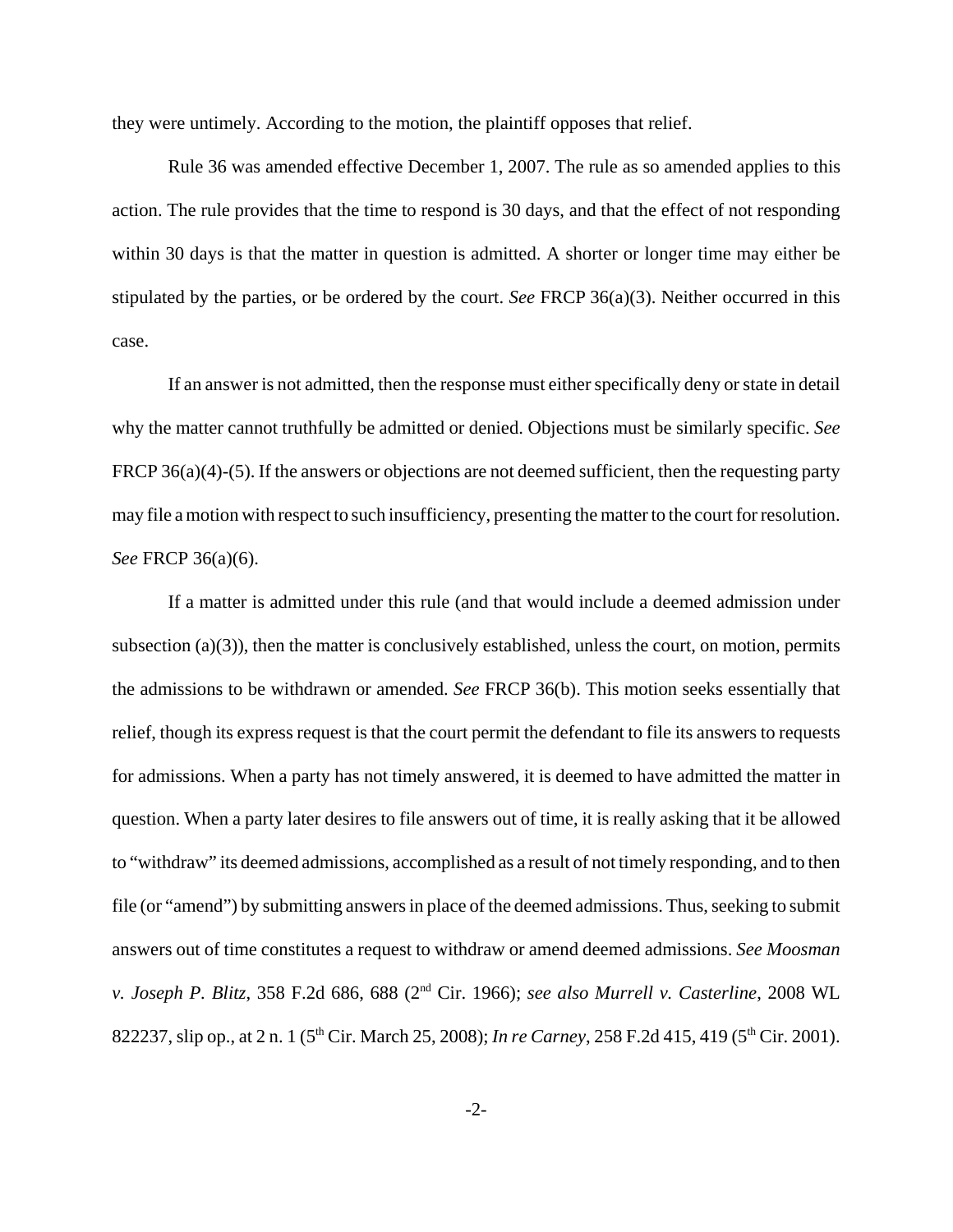In *Carney*, the court explained that deemed admissions can only be withdrawn (and "amended" answers substituted in their stead) if doing so would serve the presentation of the case on its merits and would not prejudice the party that obtained the admissions in its presentation of the case. *Id*, at 419. Even then, the court has discretion whether to grant the request, reversible only on a showing of abuse of that discretion. The circuit stated that "for Rule 36 to be effective ... litigants must be able to rely on the fact that the matters admitted will not later be subject to challenge." *Id.*, citing *American Auto. Ass'n v. AAA Legal Clinic*, 930 F.2d 1117, 1119 (5<sup>th</sup> Cir. 1991).

The movant here points out that his answers were only one day late, that the occasion for the delay was the sudden and unexpected death of a close personal friend, and that he sought to obtain the plaintiff's agreement to a short extension, but was unable to reach the plaintiff prior to the deadline for filing. He says that the plaintiff then filed his motion for summary judgment, premised primarily on the defendant's deemed admissions, and that the plaintiff expressly stated in his motion that he had not consented to accept untimely answers. Defendant says that this matter ought to be heard on its merits, and that he has a colorable defense. He adds that the plaintiff will suffer no real prejudice beyond the loss of an opportunity to benefit from the one day delay which defendant says was only occasioned by the untimely death of his friend.

The plaintiff, as a trustee of a bankruptcy estate, is right to seek prompt resolution of actions such as this, designed to recover assets for distribution to creditors, with a minimum of cost. By the same token, however, the trustee, like any litigant, cannot seriously claim prejudice solely by virtue of losing a serendipitous opportunity occasioned by fortuitous events (at least fortuitous from the point of view of the plaintiff). While the Fifth Circuit strongly favors enforcement of Rule 36, it also